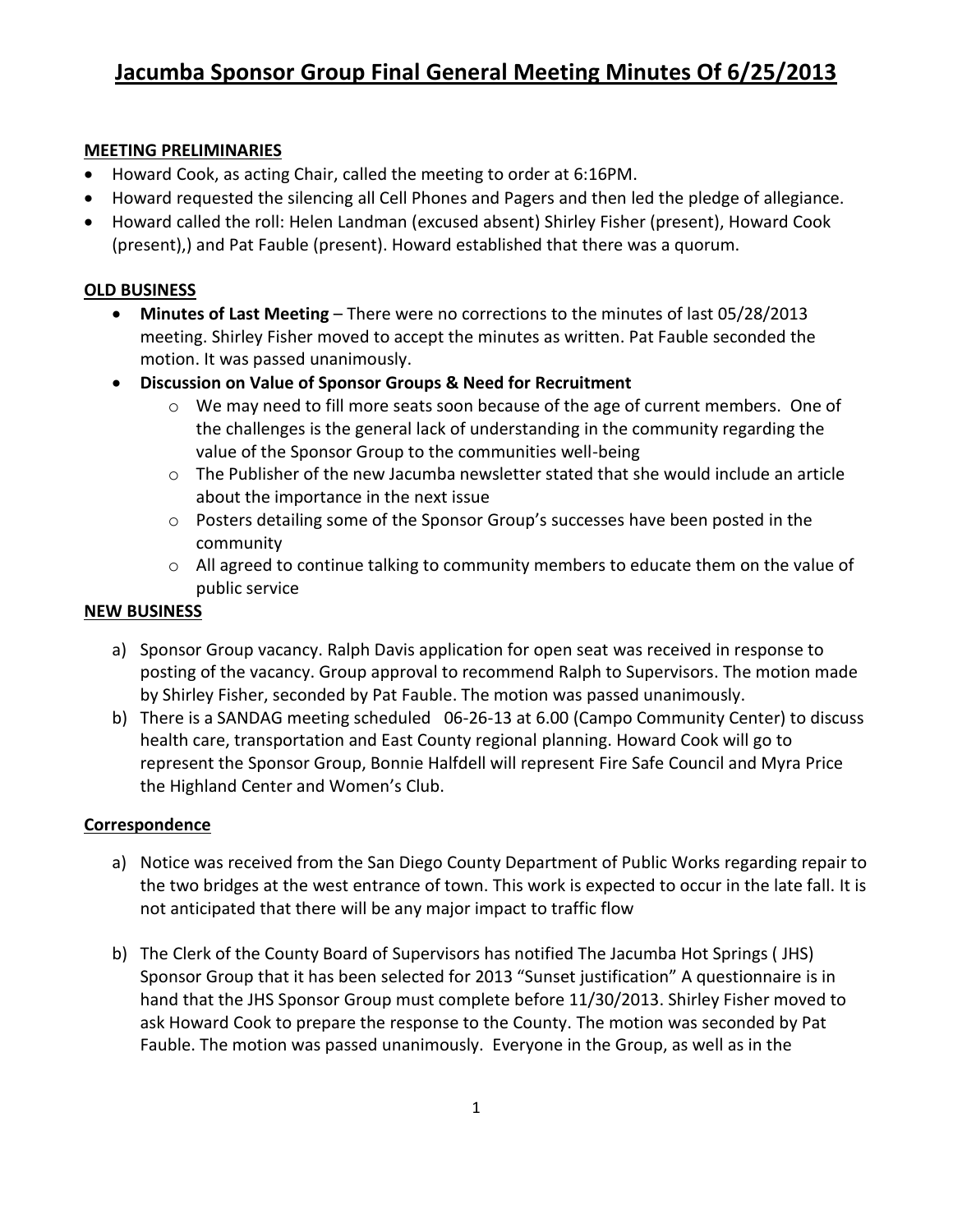# **Jacumba Sponsor Group Final General Meeting Minutes Of 6/25/2013**

audience, expressed the value of the Sponsor Group to the community and urged it's continuing.

**Action Item:** Howard Cook to be in charge of response to Sunset letter by November deadline

## **UPDATES AND POTENTIAL ACTION ITEMS**

- **Border Patrol Update (Jason Bush)** Was contacted but didn't respond. Not present, no report. Will give them more notice next time.
- **Sheriff Update** –Not present, no report. Bill Pape is now on the Citizen Advisory Group for the Sheriff department. There will be a quarterly meeting in August. Meanwhile, Pape stated that we still should continue to invite the sheriff to our Sponsor Group meetings, as he will cover different issues. Pape suggested contacting the Sargent, as he would make sure someone attended.
- **SDGE Update-**Not Present, no report. Audience member stated that Cameron Durkel (our previous SDGE PR representative) has said that he would help us find the right person within SDGE to attend our next meeting. She also stated that SDG&E may have some grant money we could secure

## **Revitalization Committees updates**

- o **Railroad-**Cook read a WSJ press release from the June 20 WSJ describing the Pacific Imperial Railroads plans to renovate tracks, bridges and tunnels and move freight through the area. There was some community concern about noise as the pervious operators were not good neighbors. Cook pointed out that this was a well-funded company who would probably take a professional approach. There was a discussion on what the community could do to capitalize on this anticipated economic activity by making them aware of available goods and services as well as holding job fairs.
- o **Lake Committee –**Nothing new to report
- o **Murals**-Danielle Cook stated she would hear this week on whether the County awarded any money in the Neighborhood enhancement grants. She was optimistic
- o **Spa-** Opening Friday, June 28th.
- o **Community Clean-up -**Phase 2 (I♥ a clean Jacumba) Jun 1st was a huge success. Three 22 foot dumpsters were filled and \$336 was earned on recycles to be put towards next clean up.
- o **Centennial-**Thursday evenings meeting has been cancelled, as several key people would be absent. The Centennial meeting will take place as part of the regularly scheduled Revitalization meeting to be held Tuesday, July 2 at the Jacumba Library 6:30 PM
- o **Other**
	- $\checkmark$  The Jacumba Library Summer Reading Program sign-ups start on June 29<sup>th</sup>. The program is for all ages. There will be activities and prizes for children, teens, and adults. Participation keeps the library open.
	- $\checkmark$  There is a new Mt Empire Amateur Radio Club. They will meet twice a year at Majors Diner in Pine Valley and there is a \$10 fee to join. The club was put together so that they would have one call number for emergencies.
- **Boulevard, Jacumba, La Posta Fire Safe Council and Cert–(Tammy Daubach)**